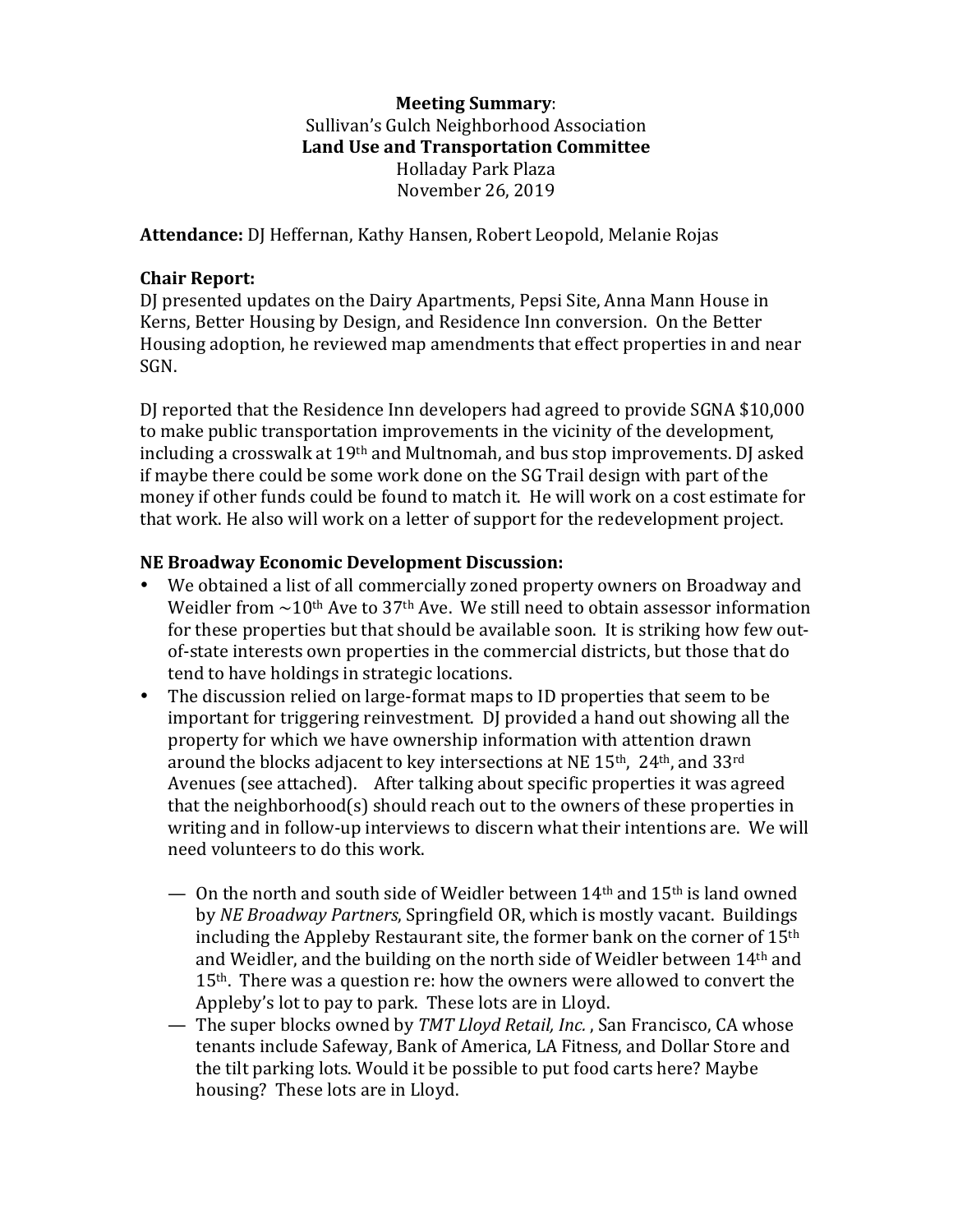- The church at 2400 NE Broadway is owned by *Harder Day LLC.* It is for sale. It sold in April for \$985K. Harder Day apparently abandoned their redevelopment plans for the site and put it back on the market.
- The building on the NE corner of  $24<sup>th</sup>$  and Broadway address 1716 NE  $24<sup>th</sup>$ Ave., is owned by *Geneva Broadway LLC* of Ketchum, ID. The building last sold in 2016. Its estimated market value has almost doubled since then.
- The parking lot on the NW corner of NE 24<sup>th</sup> and Broadway is owned by the *Clyde W. Anderson Trust*, Sun River, OR. This property is not in common ownership with any other nearby properties.
- The three tax lots west of the parking lot at  $24<sup>th</sup>$  and Broadway are owned in common by *K-D Shaad Properties LLC*. The most valuable of these is the building that houses the vet clinic.
- The Arthur Murray dance studio and the adjacent building east of it are on the same tax lot. The buildings are owned by the *Martha V Ray Trust*, Battle Ground, WA.
- The service station at NW 25<sup>th</sup> and Broadway is owned by *Akroush Broadway LLC* of Portland.
- The office building on the NE corner of  $26<sup>th</sup>$  and Broadway, and the parking lot across the street to the west, are owned by *Ray Mason 34, LLC*.
- The car lot at NE 28<sup>th</sup> and Broadway and the single-family house south to the south, which is zoned residential) are owned by *Sami Barbar* of Portland, OR. The two lots are valued at  $\sim$  \$2.6 million. <sup>1</sup>
- The warehouse building that houses 'Dogs in the City' and the parking lot to the west of it are owned by *KBT Enterprises, LLC* of Portland. These properties have relatively low market value compared with other properties in the area.
- $-$  33 Broadway Partners, LLC of Vancouver, WA own the vacant convenience store at 1715 NE 33<sup>rd</sup> that recently caught fire. It was being renovated to house a Chase Bank branch.
- $-$  *Gunderson Properties* of Portland own the industrial building east of "The Aircraft Factory" (Gordon's Fireplace) at 3446 NE Broadway.
- *Rev Lau Family Trust* of Happy Valley, OR owns the now shuttered Burger King restaurant at 3550 NE Broadway. The site is .91 acres and has an estimated market value in excess of \$5million.
- The vacant lots on either side of the SFR home at 3543 NE Broadway are owned by *G* Best, Inc of Portland OR. Taken together, the improvement values on these three lots are half the combined land values.
- The Broadway Cigar store and adjacent parking lot is owned by *Brockville Holdings* 3615 *LLC* of Corbett, OR. The property land value is 4x the improvement value. The overall value is \$536k, which is  $\sim$  \$71.47/sq. ft.

 

<sup>&</sup>lt;sup>1</sup> The combined tax obligation is  $\sim$ \$16k. Tax escalation at 2.5%/year raises the RE holding cost year over year by  $\sim$ \$400. The average annual increase in market value for the properties since their last dates of sale is estimated to be  $$122k/year$ , which is 30 time more than the average increase in the tax burden. With that ROI for doing nothing, why risk investing anything in the property?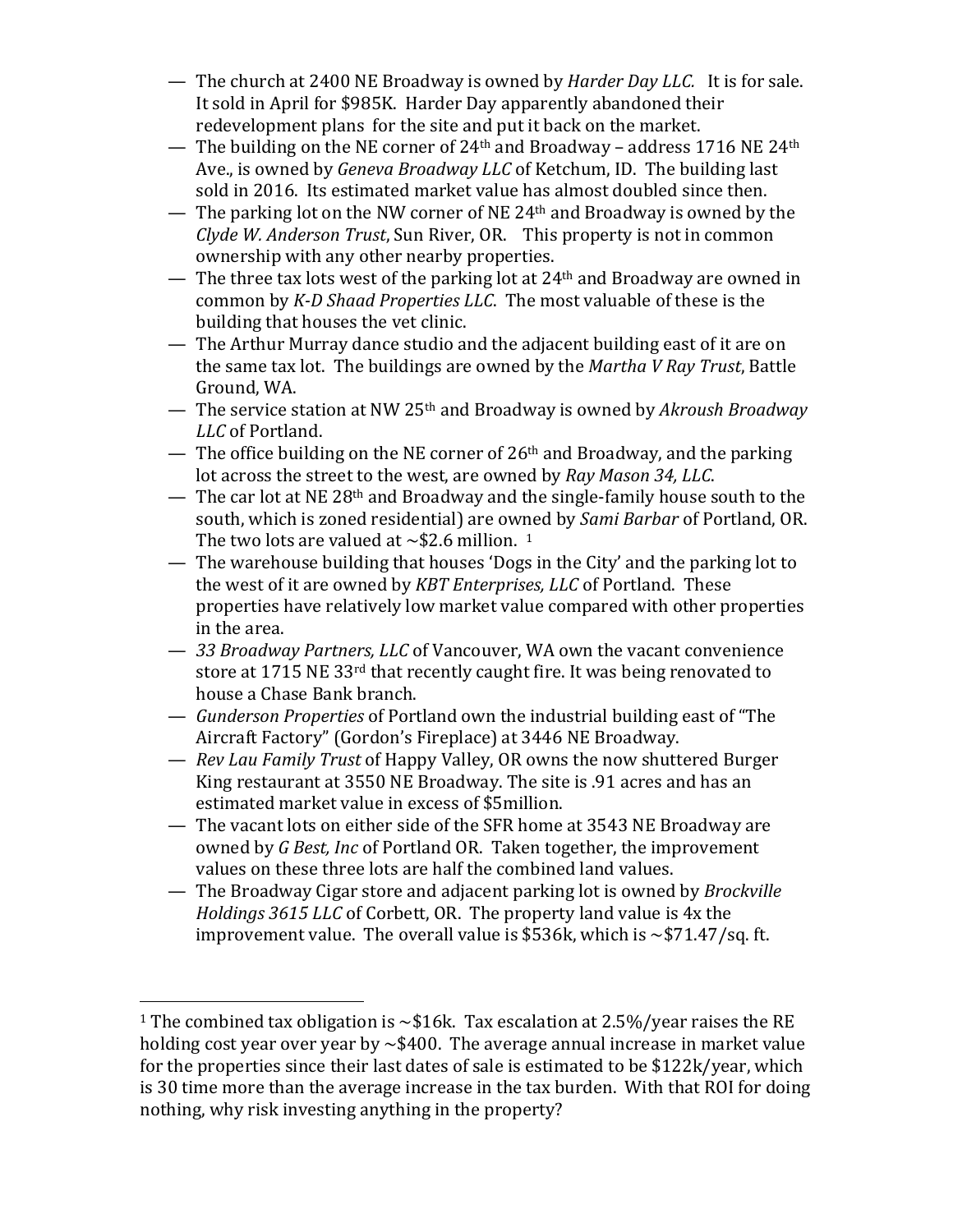- *SLM Hollywood LLC* of Vancouver, WA owns the garage building and parking lot to the east of the Quonset hut is owned. The property's land value is almost four times the value of the garage building.
- We discussed the difficulty of addressing land use constraints along Broadway and Weidler when PBPT only has funding and a work program to consider the public right of way. We considered what political strategy to use to influence both land use and transportation concerns. We concluded that decision making and influence is so fragmented in PDX at the moment that we should try to research how to influence the city process starting by talking with third parties, such as Metro commissioners and advisory members on TPAC and LUAC. This needs to happen soon.

## **Broadway/Weidler Corridor Plan Update**

- The city anticipates starting the project in mid-January when Transportation Planner Michael Serritella returns from paternity leave.
- DJ said he would reach out to other neighborhoods to work on dates for pop-up events and open house events.

## **LUTC/Board Meeting Dates**

DJ said he received availability from only four LUTC members and would follow up again. He said he would sit down with David to discuss options.

The meeting adjourned at 8:10.